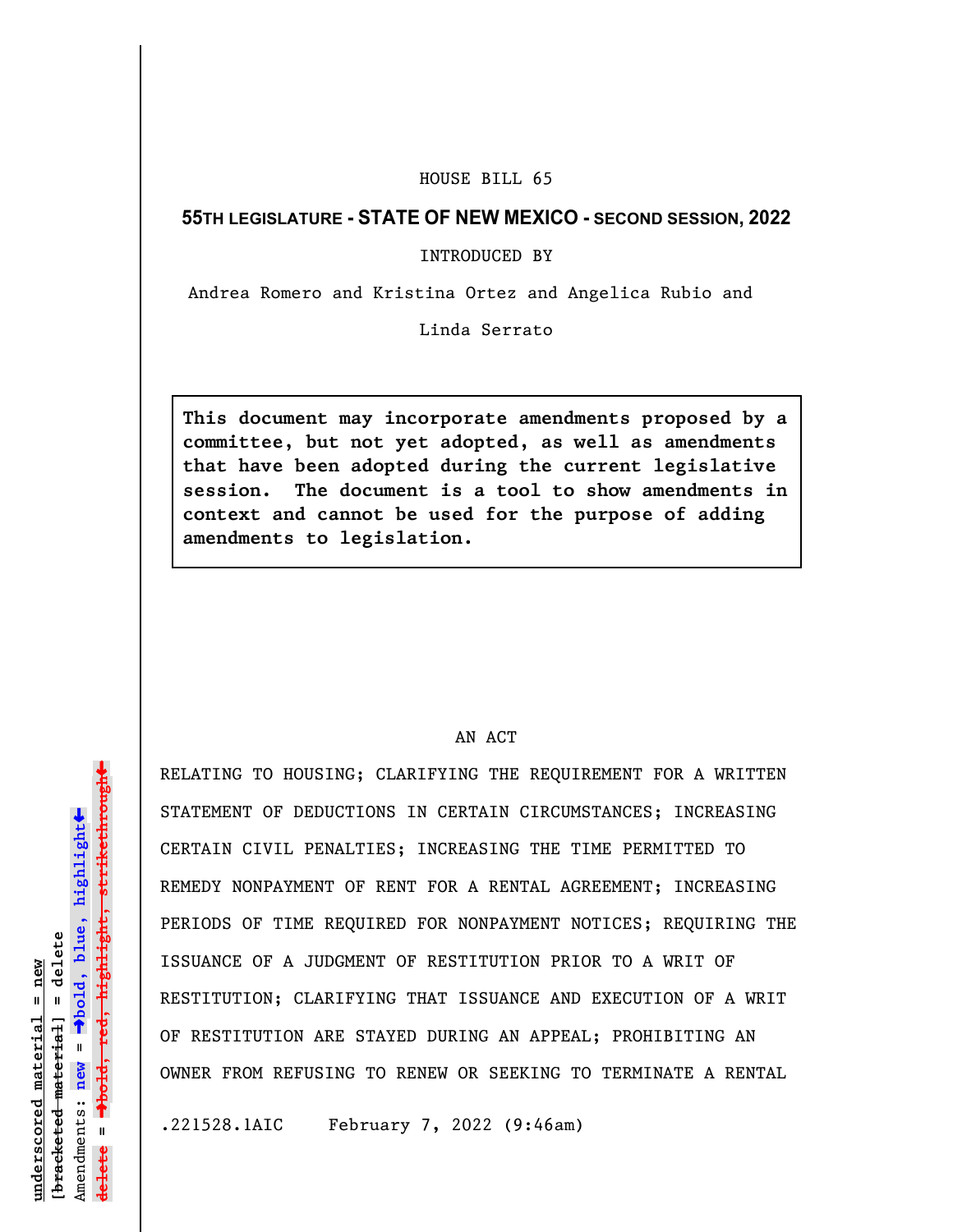AGREEMENT DURING A DECLARED EMERGENCY OR DISASTER; DECLARING AN EMERGENCY.

BE IT ENACTED BY THE LEGISLATURE OF THE STATE OF NEW MEXICO:

**SECTION 1.** Section 47-8-1 NMSA 1978 (being Laws 1975, Chapter 38, Section 1, as amended) is amended to read:

"47-8-1. SHORT TITLE.-- [Sections 47-8-1 through 47-8-51] Chapter 47, Article 8 NMSA 1978 may be cited as the "Uniform Owner-Resident Relations Act"."

**SECTION 2.** Section 47-8-15 NMSA 1978 (being Laws 1975, Chapter 38, Section 15, as amended) is amended to read:

"47-8-15. PAYMENT OF RENT.--

A. The resident shall pay rent in accordance with the rental agreement. In the absence of an agreement, the resident shall pay as rent the fair rental value for the use of the premises and occupancy of the dwelling unit.

B. Rent is payable without demand or notice at the time and place agreed upon by the parties. Unless otherwise agreed, rent is payable at the dwelling unit. Unless otherwise agreed, periodic rent is payable at the beginning of any term of one month or less and otherwise in equal monthly installments at the beginning of each monthly period. The date of one month to the same date of the following month shall constitute a term of one month.

C. Unless the rental agreement fixes a definite term, the residency is week-to-week in the case of a person who .221528.1AIC February 7, 2022 (9:46am)

 $- 2 -$ 

 $\ddag$ º**bold, red, highlight, strikethrough**  $\ddot{\bullet}$ º**bold, blue, highlight** bracketed material] = delete **[bracketed material] = delete** mderscored material = new **underscored material = new** Amendments: **new** =  $\bar{\mathbf{u}}$ Amendments: new **delete =**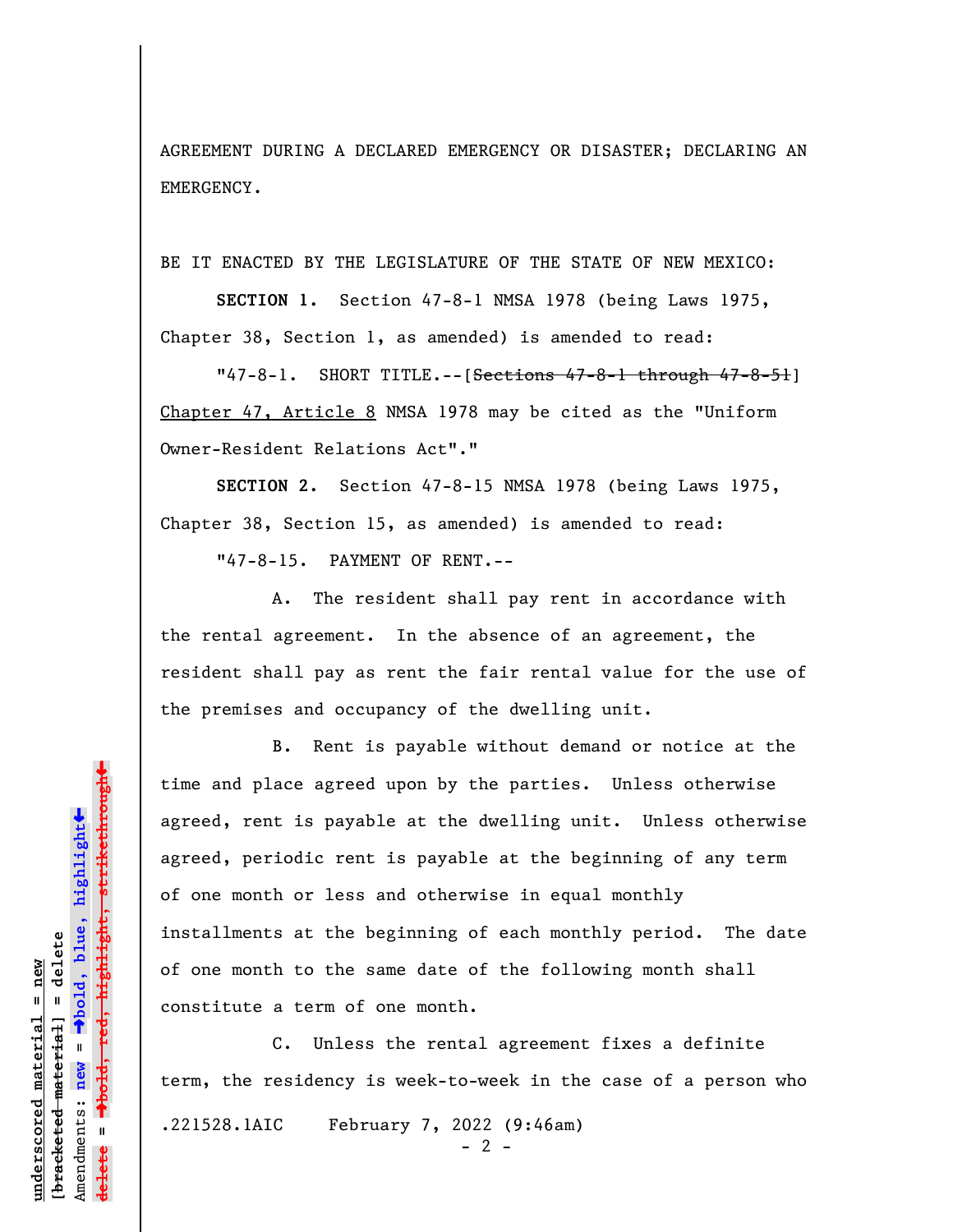pays weekly rent and in all other cases month-to-month.

D. If the rental agreement provides for the charging of a late fee and if the resident does not pay rent in accordance with the rental agreement, the owner may charge the resident a late fee in an amount not to exceed ten percent of the **Hfl1**º**[total rent payment for each rental period that the resident is in default]**»**Hfl1 Hfl1**º**total rent payment for each** rental period that the resident is in default<br/>**Hfll Hfl1**º**monthly rent payment**»**Hfl1**. If the resident's rent is subsidized by a government agency, the maximum late fee shall be ten percent of the portion of the rent that the resident pays for the dwelling unit and shall not include the portion paid by the government agency. To assess a late fee, the owner shall provide notice of the late fee charged no later than the last day of the next rental period immediately following the period in which the default occurred.

E. An owner may not assess a fee from the resident for occupancy of the dwelling unit by a reasonable number of guests for a reasonable length of time. This shall not preclude charges for use of premises or facilities other than the dwelling unit by guests.

F. An owner may increase the rent payable by the resident in a month-to-month residency by providing written notice to the resident of the proposed increase at least thirty days prior to the periodic rental date specified in the rental agreement or, in the case of a fixed term residency, at least .221528.1AIC February 7, 2022 (9:46am) - 3 -

 $\ddag$ º**bold, red, highlight, strikethrough**  $\ddot{\bullet}$ º**bold, blue, highlight** bracketed material] = delete **[bracketed material] = delete** inderscored material = new **underscored material = new** Amendments: **new** = Amendments: new =  $\mathbf{I}$ **delete =** lelete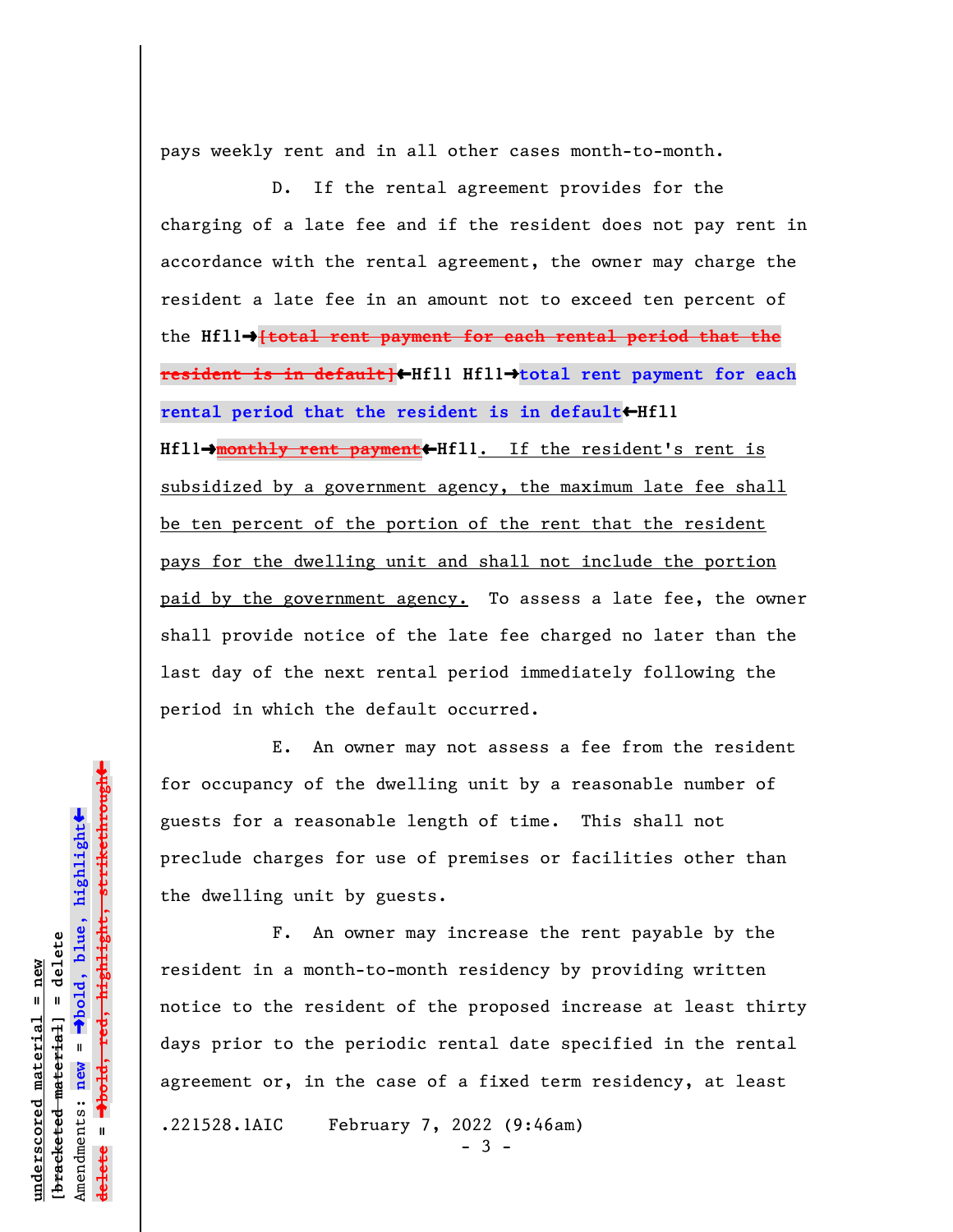thirty days prior to the end of the term. In the case of a periodic residency of less than one month, written notice shall be provided at least one rental period in advance of the first rental payment to be increased.

G. Unless agreed upon in writing by the owner and the resident, a resident's payment of rent may not be allocated to any deposits or damages.

H. For each cash or money order payment made by a resident or on a resident's behalf, an owner shall provide the resident a written or electronic receipt that shall include the amount of the payment, the date of payment and the resident's name."

**SECTION 3.** Section 47-8-18 NMSA 1978 (being Laws 1975, Chapter 38, Section 18, as amended) is amended to read:

"47-8-18. DEPOSITS.--

A. An owner is permitted to demand from the resident a reasonable deposit to be applied by the owner to recover damages, if any, caused to the premises by the resident during  $[\frac{h}{h}$  the term of residency.  $[\frac{h}{h}]$  Under the terms of an annual rental agreement, if the owner demands or receives of the resident [such] a deposit in an amount greater than one month's rent, the owner shall be required to pay to the resident annually an interest equal to the passbook interest permitted to savings and loan associations in this state by the federal home loan bank board on such deposit.  $[2]$  Under the terms of a rental agreement of a duration less than one year,

.221528.1AIC February 7, 2022 (9:46am)

- 4 -

 $\ddag$ º**bold, red, highlight, strikethrough**  $\ddot{\bullet}$ º**bold, blue, highlight** bracketed material] = delete **[bracketed material] = delete** inderscored material = new **underscored material = new** Amendments: **new** =  $\mathbf{u}$ Amendments: new **delete =**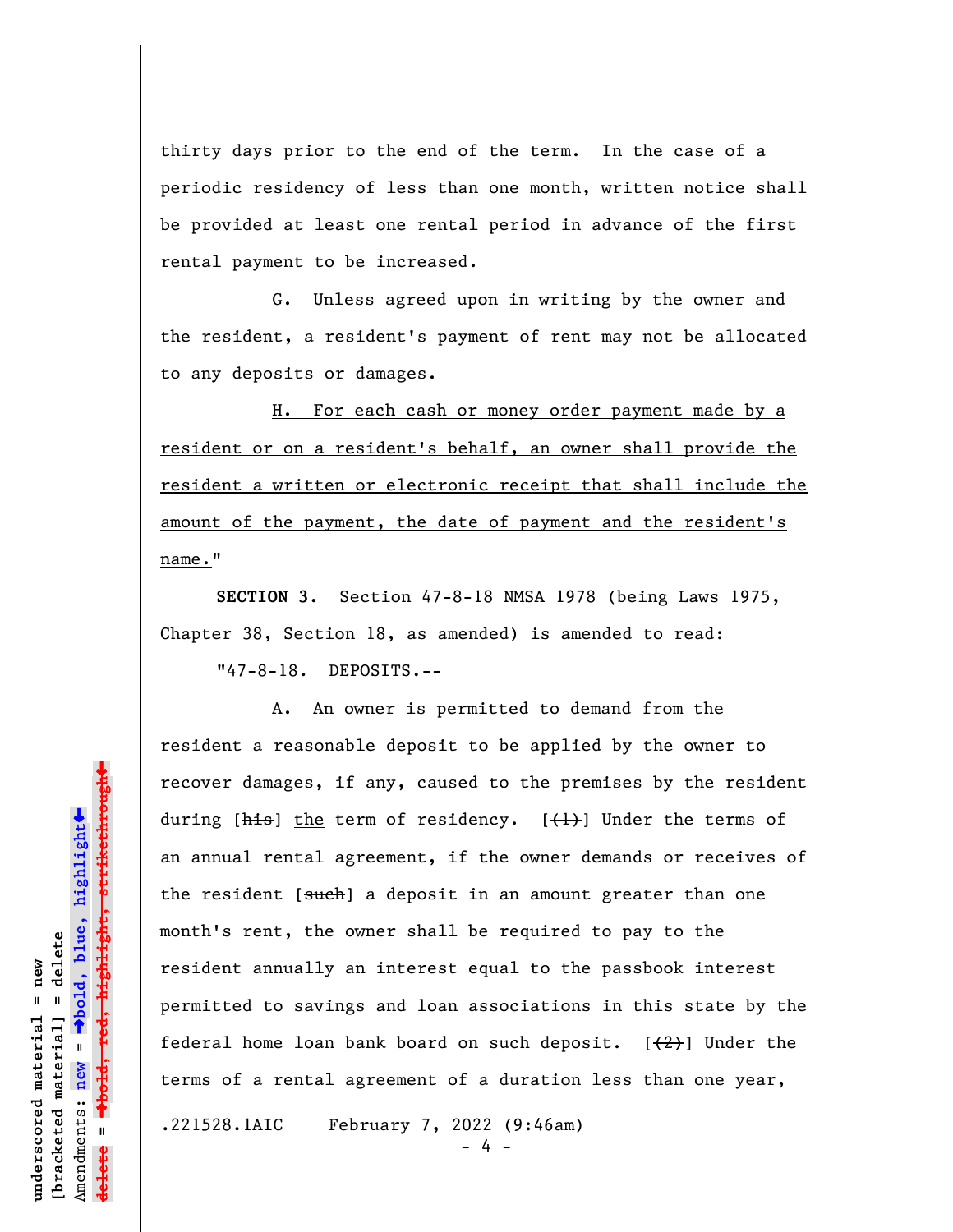an owner shall not demand or receive from the resident [such] a deposit in an amount in excess of one month's rent.

B. It is not the intention of this section to include the last month's prepaid rent, which may be required by the rental agreement as a deposit as defined in Subsection  $[\frac{B}{C}]$ E of Section 47-8-3 NMSA 1978. Any deposit as defined in  $[$ Paragraph  $(1)$  of  $]$  Subsection A of this section shall not be construed as prepaid rent.

C. Upon termination of the residency, property or money held by the owner as deposits may be applied by the owner to the payment of rent and the amount of damages  $[whieh]$  that the owner has suffered by reason of the resident's noncompliance with the rental agreement or Section 47-8-22 NMSA 1978. No deposit shall be retained to cover normal wear and tear. In the event actual cause exists for retaining any portion of the deposit for nonpayment of rent, late fees, utilities, repairs, cleaning or other legitimate damages or charges, the owner shall provide the resident with an itemized written list of the deductions from the deposit and the balance of the deposit, if any, within thirty days of the date of termination of the rental agreement or resident departure, whichever is later. The owner is deemed to have complied with this section by mailing, emailing or hand delivering the statement and any payment required to the last known address of the resident. [Nothing in this section shall preclude the owner from retaining portions of the deposit for nonpayment of .221528.1AIC February 7, 2022 (9:46am)

 $- 5 -$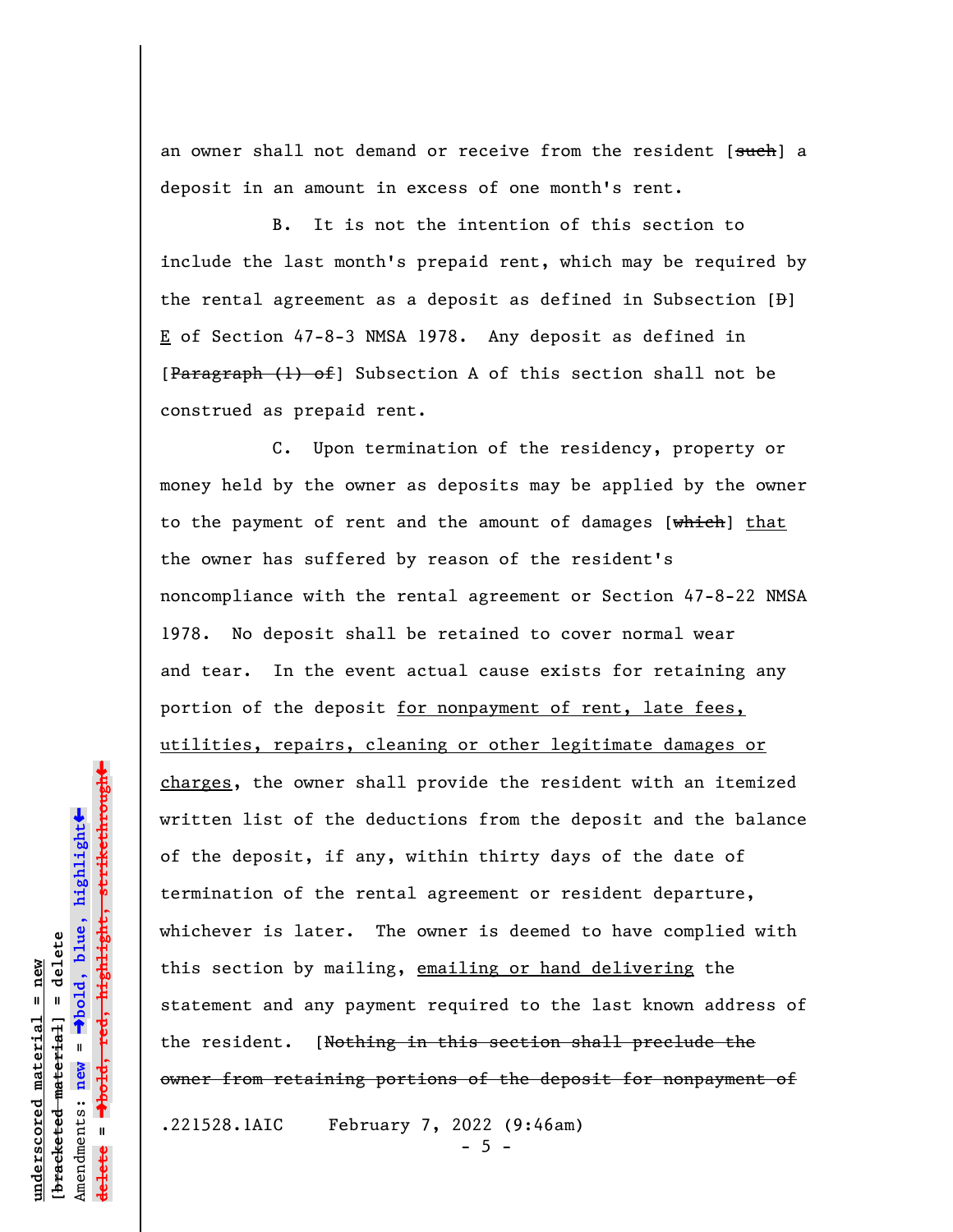rent or utilities, repair work or other legitimate damages] If the statement and any payment are mailed but returned as undeliverable or if the last known address is the vacated dwelling unit, the owner shall mail, email or hand deliver at least one additional notice if an alternative address has been provided to the owner by the resident or the resident's representative.

D. If the owner fails to provide the resident with a written statement of deductions from the deposit and the balance shown by the statement to be due, within thirty days of the termination of the tenancy, the owner:

(1) shall forfeit the right to withhold any portion of the deposit for any charge, including rent other than the minimum periodic payment due under the lease for a dwelling accrued through the date of termination or resident departure, whichever is later, late fees, utilities, repairs, cleaning or other damages or charges;

(2) shall forfeit the right to assert  $[3.80]$  a counterclaim in  $[\frac{amy}{2}]$  an action brought to recover that deposit;

(3) shall be liable to the resident for court costs and reasonable [attorneys<sup>1</sup>] attorney fees; and

(4) shall forfeit the right to assert an independent action against the resident for [damages to the rental property] any charge, including rent other than the minimum periodic payment due under the lease for a dwelling .221528.1AIC February 7, 2022 (9:46am)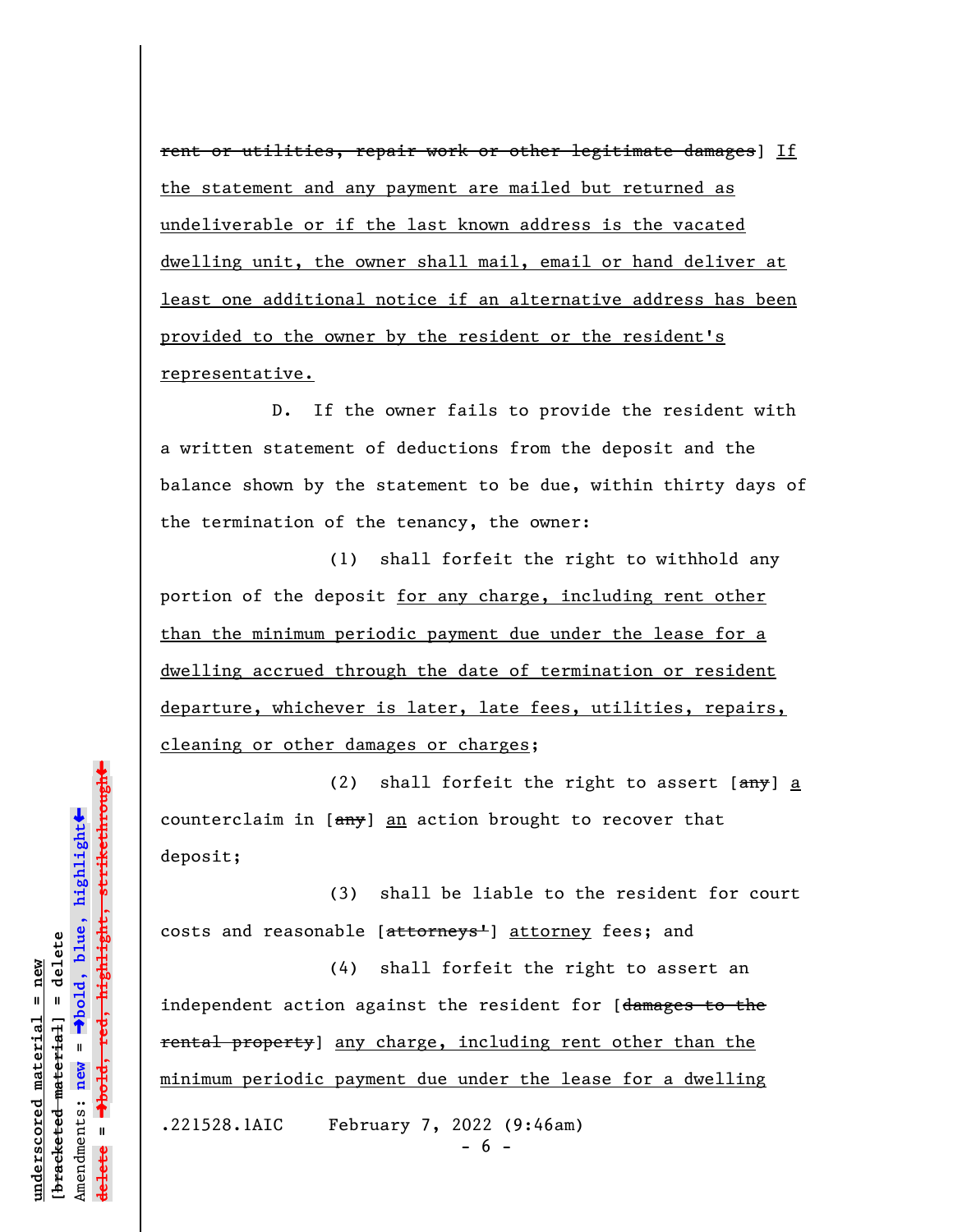accrued through the date of termination or resident departure, whichever is later, late fees and other penalties, utilities, repairs, cleaning or other damages or charges. Notwithstanding any other provision of law, nothing in this section shall prevent the owner from retaining a portion of the deposit or bringing a separate action for the minimum periodic payment due under the lease for a dwelling actually due prior to the resident vacating the premises.

E. An owner who  $[\frac{in \text{ bad faith}}{in \text{ width}}]$  retains a deposit, or any portion thereof, knowing that retention to be in violation of this section is liable to the resident for a civil penalty in the amount of [two hundred fifty dollars (\$250) payable to the resident] twice the amount improperly withheld."

**SECTION 4.** Section 47-8-33 NMSA 1978 (being Laws 1975, Chapter 38, Section 33, as amended) is amended to read:

"47-8-33. BREACH OF AGREEMENT BY RESIDENT AND RELIEF BY OWNER.--

A. Except as provided in the Uniform Owner-Resident Relations Act, if there is noncompliance with Section 47-8-22 NMSA 1978 materially affecting health and safety or upon the initial material noncompliance by the resident with the rental agreement or  $[\frac{any}{2}]$  a separate agreement, the owner shall deliver a written notice to the resident specifying the acts and omissions constituting the breach, including the dates and specific facts describing the nature of the alleged breach, and stating that the rental agreement will terminate upon a date

.221528.1AIC February 7, 2022 (9:46am)

 $- 7 -$ 

 $\ddag$ º**bold, red, highlight, strikethrough**  $\ddot{\bullet}$ º**bold, blue, highlight** bracketed material] = delete **[bracketed material] = delete** inderscored material = new **underscored material = new** Amendments: **new** =  $\bar{\mathbf{u}}$ Amendments: new **delete =**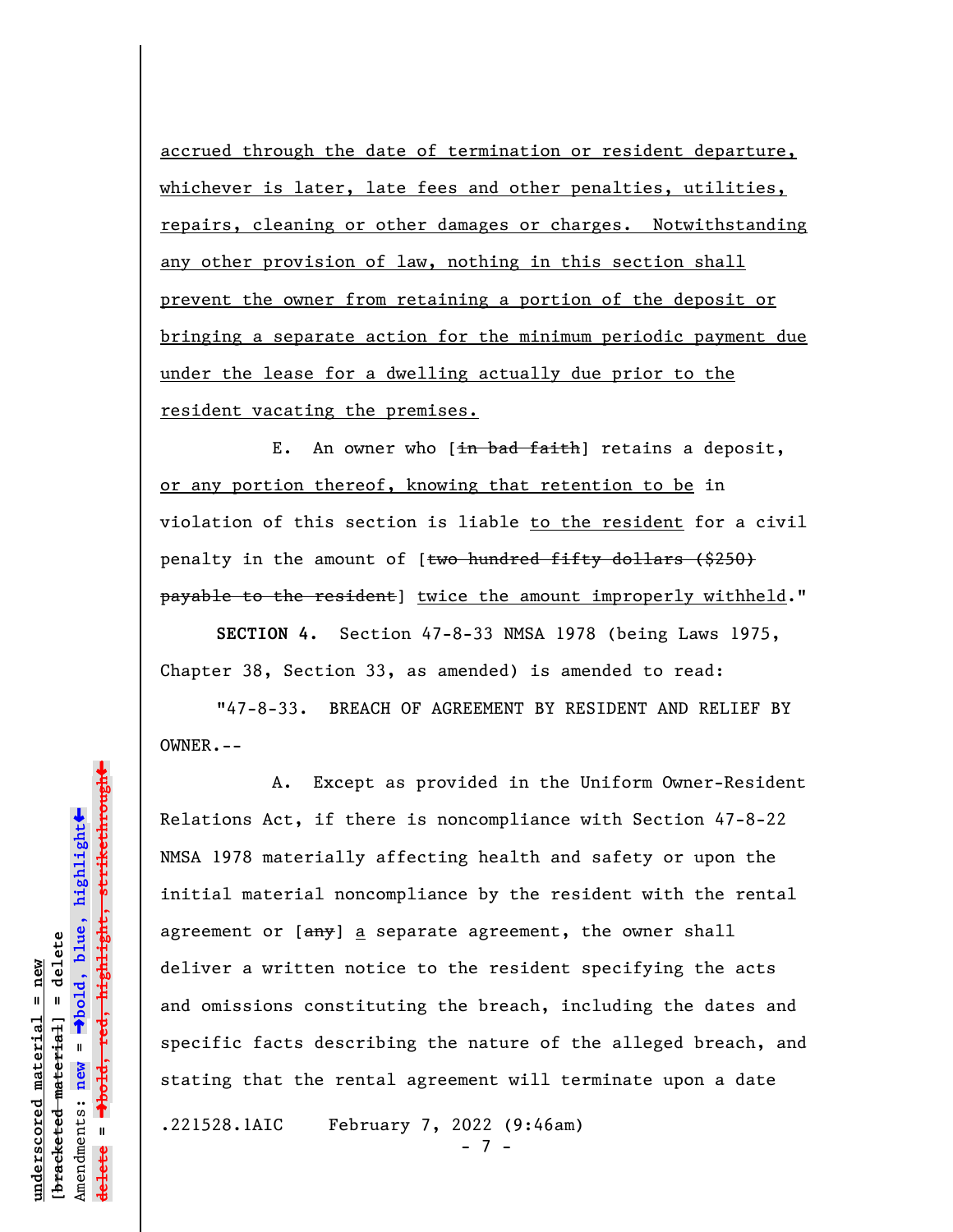not less than seven days after receipt of the notice if the breach is not remedied in seven days.

B. Upon the second material noncompliance with the rental agreement or any separate agreement by the resident, within six months of the initial breach, the owner shall deliver a written notice to the resident specifying the acts and omissions constituting the breach, including the dates and specific facts describing the nature of the alleged breach, and stating that the rental agreement shall terminate upon a date not less than seven days after receipt of the notice. If the subsequent breach occurs more than six months after the initial breach, it shall constitute an initial breach for purposes of applying the provisions of this section.

C. The initial notice provided in this section shall state that the rental agreement will terminate upon the second material noncompliance with the rental agreement or any separate agreement by the resident, within six months of the initial breach. To be effective, [any] a notice pursuant to this subsection shall be given within thirty days of the breach or knowledge thereof.

D. If rent is unpaid when due and the resident fails to pay rent within [three] eleven days after written notice from the owner of nonpayment, [and his] the owner may terminate the rental agreement pursuant to this subsection. The notice shall state the owner's intention to terminate the rental agreement. The owner may terminate the rental agreement .221528.1AIC February 7, 2022 (9:46am)

 $- 8 -$ 

 $\ddag$ º**bold, red, highlight, strikethrough**  $\ddot{\bullet}$ º**bold, blue, highlight** bracketed material] = delete **[bracketed material] = delete** inderscored material = new **underscored material = new** Amendments: **new** =  $\bar{\mathbf{u}}$ Amendments: new **delete =**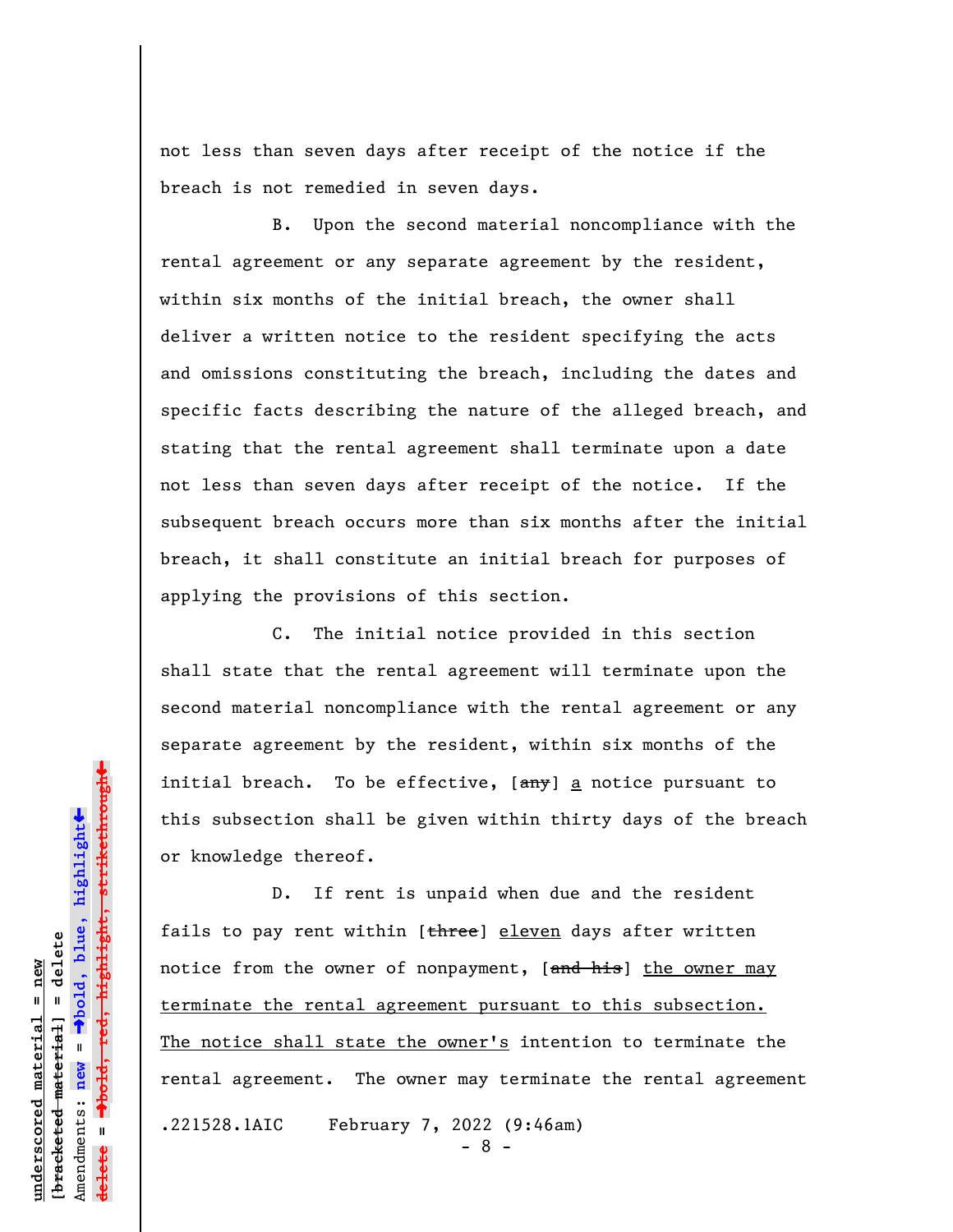and the resident shall [immediately deliver possession of the dwelling unit; provided that] deliver possession of the dwelling unit or seek redress in court in response to the owner's action for writ of restitution. The tender of the full amount due, in the manner stated in the notice, prior to the expiration of the [three-day] eleven-day notice shall bar any action for nonpayment of rent.

E. In any court action for possession for nonpayment of rent or other charges where the resident disputes the amount owed because:

(1) the resident has abated rent pursuant to Section 47-8-27.2 or 47-8-4 NMSA 1978; or

(2) the owner has allocated rent paid by the resident as payment for damages to the premises, then, if the owner is the prevailing party, the court shall enter a [writ of restitution] judgment conditioned upon the right of the resident to remedy by depositing the judgment amount with the court within [three] twenty-one days of entry of judgment. If the resident has satisfied the judgment within [three] twentyone days, the  $[\overline{w\text{fit}}]$  judgment shall be vacated and the petition as to that issue shall be dismissed. If the resident has not satisfied the judgment [within three days, the owner may execute upon the writ without further order of the court] as set by the court, the court shall issue the writ of restitution without further order.

F. Except as provided in the Uniform Owner-Resident .221528.1AIC February 7, 2022 (9:46am)  $-9 -$ 

º**bold, red, highlight, strikethrough**  $\ddot{\bullet}$ º**bold, blue, highlight** bracketed material] = delete **[bracketed material] = delete** inderscored material = new **underscored material = new** Amendments: **new** =  $\bar{\mathbf{u}}$ Amendments: new **delete =**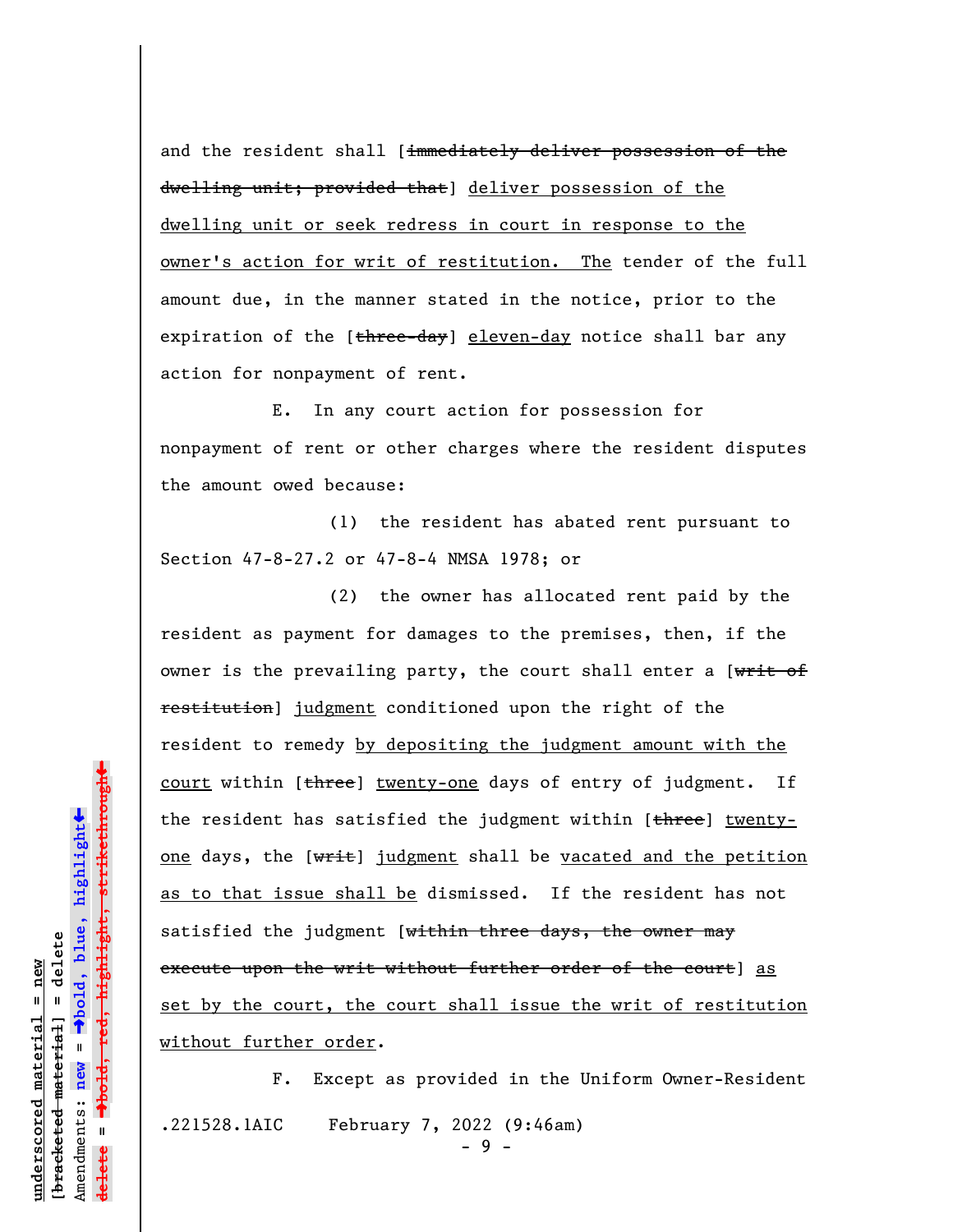Relations Act, the owner may recover damages and obtain injunctive or other relief for [any] noncompliance by the resident with the rental agreement or this section or Section 47-8-22 NMSA 1978.

G. In a judicial action to enforce a remedy for which prior written notice is required, relief may be granted based only upon the grounds set forth in the written notice served; provided, however, that this shall not bar a defendant from raising any and all defenses or counterclaims for which written notice is not otherwise required by the Uniform Owner-Resident Relations Act.

H. When the last day for remedying any breach pursuant to written notice required under the Uniform Owner-Resident Relations Act occurs on a weekend or federal holiday, the period to remedy shall be extended until the next day that is not a weekend or federal holiday.

I. If the resident knowingly commits or consents to another person in the dwelling unit or on the premises knowingly committing a substantial violation, the owner shall deliver a written notice to the resident specifying the time, place and nature of the act constituting the substantial violation and that the rental agreement will terminate upon a date not less than three days after receipt of the notice.

J. In any action for possession [under] pursuant to Subsection I of this section, it shall be a defense that the resident is a victim of domestic violence. If the resident has .221528.1AIC February 7, 2022 (9:46am)  $- 10 -$ 

 $\ddag$ º**bold, red, highlight, strikethrough**  $\ddot{\bullet}$ º**bold, blue, highlight** bracketed material] = delete **[bracketed material] = delete** inderscored material = new **underscored material = new** Amendments: **new** =  $\bar{\mathbf{u}}$ Amendments: new **delete =**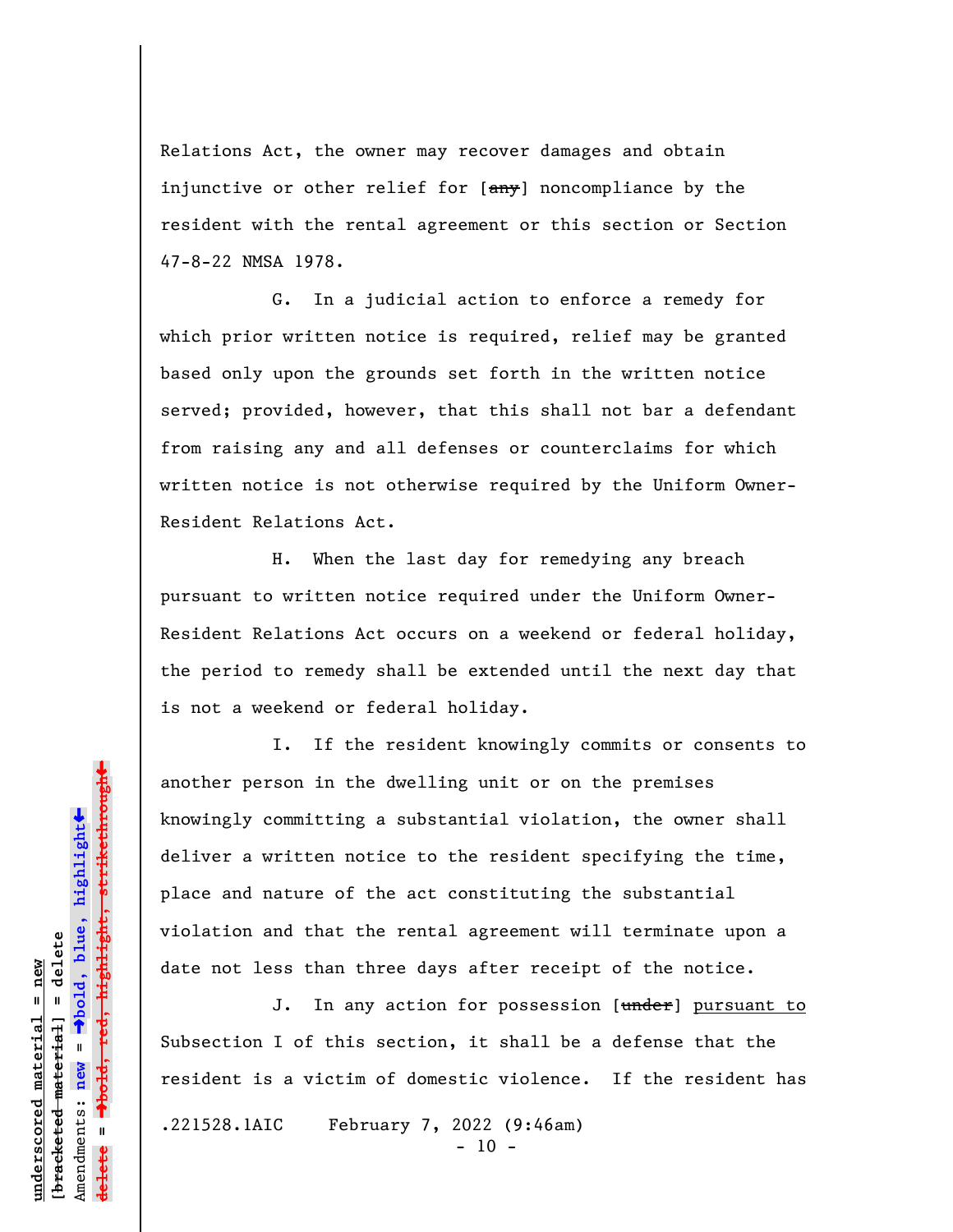filed for or secured a temporary domestic violence restraining order as a result of the incident that is the basis for the termination notice or as a result of a prior incident, the writ of restitution shall not issue. In all other cases [where] in which domestic violence is raised as a defense, the court shall have the discretion to evict the resident accused of the violation, while allowing the tenancy of the remainder of the residents to continue undisturbed.

K. In any action for possession [under] pursuant to Subsection I of this section, it shall be a defense that the resident did not know of, and could not have reasonably known of or prevented, the commission of a substantial violation by any other person in the dwelling unit or on the premises.

L. In [an] any action for possession [under] pursuant to Subsection I of this section, it shall be a defense that the resident took reasonable and lawful actions in defense of [himself] the resident, others or [his] the resident's property.

M. In any action for possession [under] pursuant to Subsection I of this section, if the court finds that the action was frivolous or brought in bad faith, the petitioner shall be subject to a civil penalty equal to two times the amount of the monthly rent, plus damages and costs."

**SECTION 5.** Section 47-8-37 NMSA 1978 (being Laws 1975, Chapter 38, Section 37) is amended to read:

"47-8-37. NOTICE OF TERMINATION AND DAMAGES.--

.221528.1AIC February 7, 2022 (9:46am) - 11 -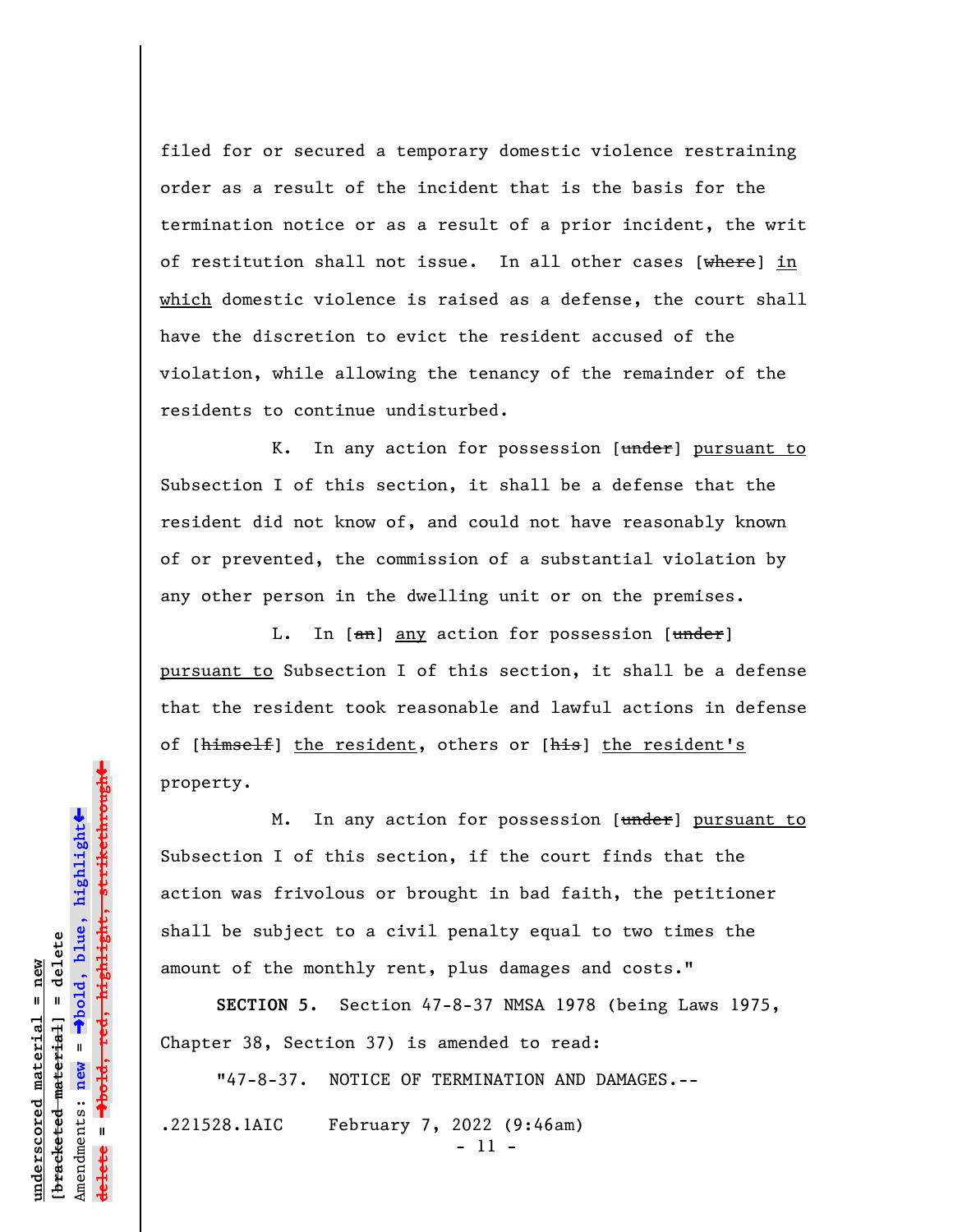A. The owner or the resident may terminate a weekto-week residency by a written notice given to the other at least seven days prior to the termination date specified in the notice.

B. The owner or the resident may terminate a monthto-month residency by a written notice given to the other at least thirty days prior to the periodic rental date specified in the notice.

C. If the resident remains in possession without the owner's consent after expiration of the term of the rental agreement or its termination, the owner may bring an action for possession, and, if the resident's holdover is willful and not in good faith, the owner, in addition, may recover the damages sustained by [him] the owner and reasonable [attorney's] attorney fees. If the owner consents to the resident's continued occupancy, Subsection C of Section [15 of the Uniform Owner-Resident Relations Act] 47-8-15 NMSA 1978 applies."

**SECTION 6.** Section 47-8-39 NMSA 1978 (being Laws 1975, Chapter 38, Section 39, as amended) is amended to read:

"47-8-39. OWNER RETALIATION PROHIBITED.--

A. An owner may not retaliate against a resident who is in compliance with the rental agreement and not otherwise in violation of any provision of the Uniform Owner-Resident Relations Act. [by increasing rent, decreasing services or by bringing or threatening to bring an action for possession because] A resident may prove retaliation if:

.221528.1AIC February 7, 2022 (9:46am) - 12 -

º**bold, red, highlight, strikethrough**  $\ddot{\bullet}$ º**bold, blue, highlight** bracketed material] = delete **[bracketed material] = delete** mderscored material = new **underscored material = new** Amendments: **new** =  $\bar{\mathbf{u}}$ Amendments: new **delete =**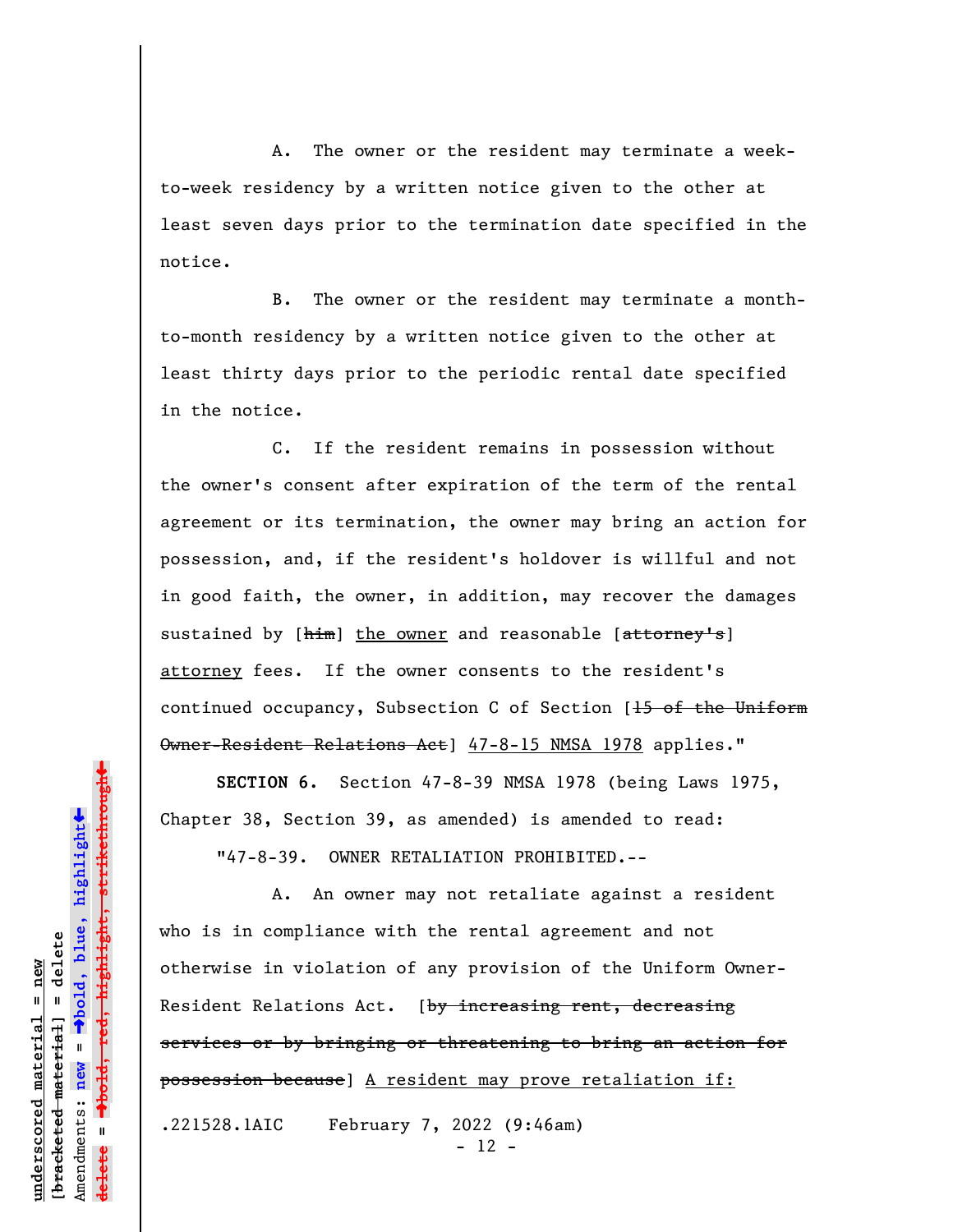(1) an owner brings or threatens to bring an action for possession, decreases services, increases rent, refuses to renew a rental agreement or serves a notice of termination under Section 47-8-37 NMSA 1978; and

(2) the resident has within the previous six months:

 $[\frac{1}{1}]$  (a) complained to a government agency charged with responsibility for enforcement of a minimum building or housing code of a violation applicable to the premises materially affecting health and safety;

 $[\frac{2}{2}]$  (b) organized or become a member of a residents' union, association or similar organization;  $[\frac{(3)}{2}]$  (c) acted in good faith to

exercise [his] the resident's rights provided [under] pursuant to the Uniform Owner-Resident Relations Act or any other law, order or regulation governing owner-resident relations, including when the resident makes a written request or complaint to the owner to make repairs to comply with the owner's obligations [under] pursuant to Section 47-8-20 NMSA 1978 or any other law, order or regulation governing owner-resident relations;

 $[\frac{(4)}{4}]$  (d) made a fair housing complaint to a government agency charged with authority for enforcement of laws or [regulations] rules prohibiting discrimination in rental housing;

 $[$ ( $\leftarrow$   $\leftarrow$   $\leftarrow$   $\leftarrow$   $\leftarrow$   $\leftarrow$   $\leftarrow$   $\leftarrow$   $\leftarrow$   $\leftarrow$   $\leftarrow$   $\leftarrow$   $\leftarrow$   $\leftarrow$   $\leftarrow$   $\leftarrow$   $\leftarrow$   $\leftarrow$   $\leftarrow$   $\leftarrow$   $\leftarrow$   $\leftarrow$   $\leftarrow$   $\leftarrow$   $\leftarrow$   $\leftarrow$   $\leftarrow$   $\leftarrow$   $\leftarrow$   $\leftarrow$   $\leftarrow$   $\leftarrow$   $\leftarrow$   $\leftarrow$   $\leftarrow$   $\leftarrow$  .221528.1AIC February 7, 2022 (9:46am)  $- 13 -$ 

 $\ddag$ º**bold, red, highlight, strikethrough**  $\ddot{\bullet}$ º**bold, blue, highlight** bracketed material] = delete **[bracketed material] = delete** inderscored material = new **underscored material = new** Amendments: **new** = Amendments: new = **delete =** lelete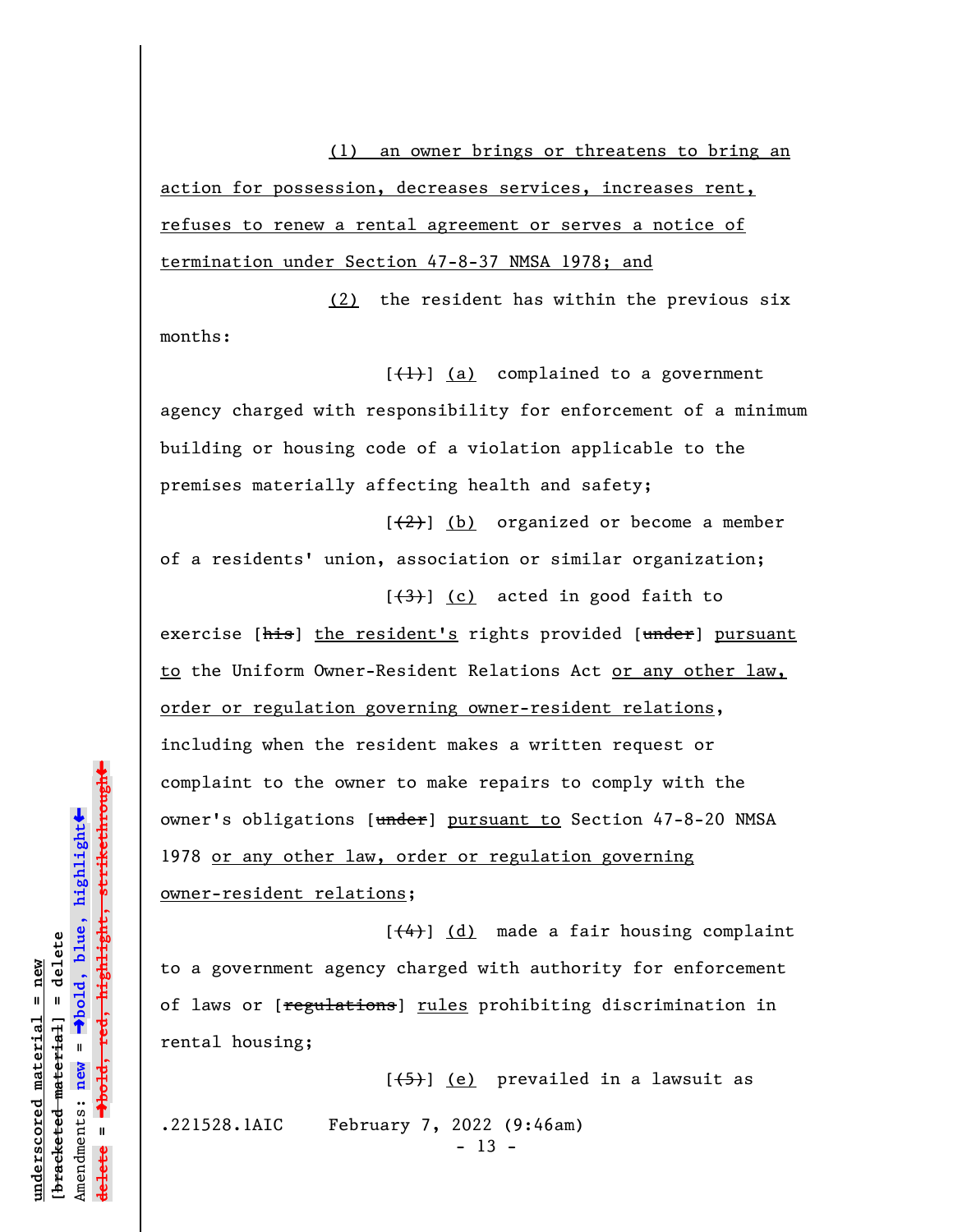either plaintiff or defendant or has a lawsuit pending against the owner relating to the residency;

 $[$ ( $(6)$ ) (f) testified on behalf of another resident; [or

 $(7)$ ] (g) abated rent in accordance with the provisions of Section 47-8-27.1 or 47-8-27.2 NMSA 1978;

**Hfl1**º**(h) complained to a gas, electric**

**or water utility company about the functioning or safety of a mechanical device, utility service or owner-supplied**

**appliance;**»**Hfl1** or

**Hfl1**º**(h) complained to the owner about the functioning or safety of a mechanical device or service of a gas, electric or water utility company or an owner-supplied appliance; or**»**Hfl1** 

(i) requested a reasonable accommodation for disability under the federal Fair Housing Act, Section 504 of the federal Rehabilitation Act of 1973, the federal Americans with Disabilities Act of 1990, the Human Rights Act or any other applicable federal, state or local fair housing or human rights law.

B. If the owner acts in violation of Subsection A of this section, the resident  $[i\text{--}s]$  shall be entitled to the remedies provided in Section 47-8-48 NMSA 1978 and the violation shall be a defense in [any] an action against [him] the resident for possession.

C. Notwithstanding the provisions of Subsection A .221528.1AIC February 7, 2022 (9:46am)  $- 14 -$ 

º**bold, red, highlight, strikethrough**  $\ddot{\bullet}$ º**bold, blue, highlight** bracketed material] = delete **[bracketed material] = delete** inderscored material = new **underscored material = new** Amendments: **new** = Amendments: new =  $\mathbf{u}$ **delete =** lelete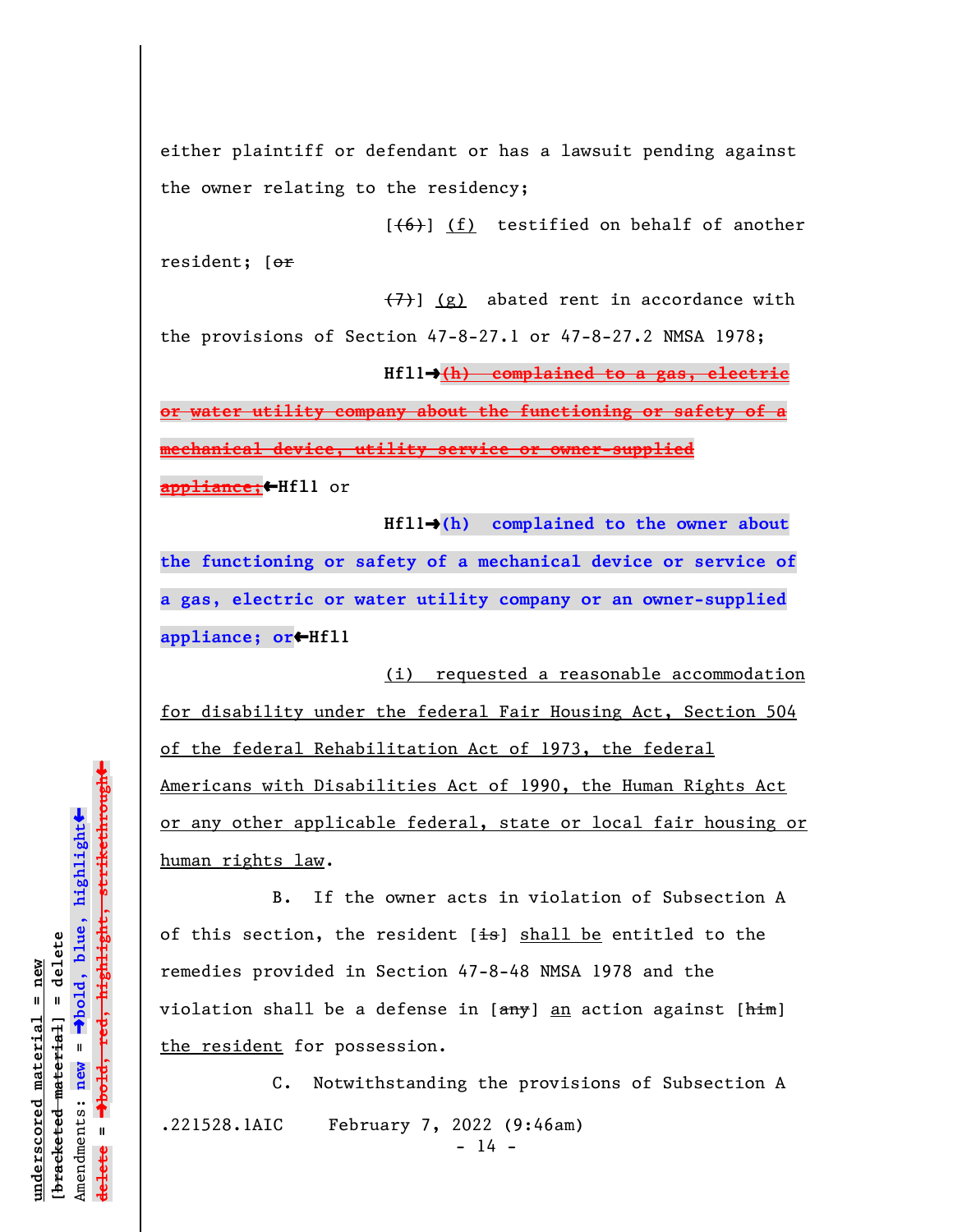of this section, the owner may increase the rent or change services upon appropriate notice at the end of the term of the rental agreement or as provided [under] pursuant to the terms of the rental agreement if the owner can establish that the increased rent or changes in services are consistent with those imposed on other residents of similar rental units and are not directed at the particular resident, but are uniform.

D. The order of proof for any action or affirmative defense under this section shall be that the resident shall be required to prove that the resident has engaged in conduct protected by this section. The owner shall then be required to articulate a reason for the action that is not protected by this section, and the resident shall then be required to prove that the reason given by the owner is a pretext for retaliation prohibited by this section."

**SECTION 7.** Section 47-8-40 NMSA 1978 (being Laws 1975, Chapter 38, Section 40, as amended) is amended to read:

"47-8-40. ACTION FOR POSSESSION BY OWNER.--

A. Notwithstanding Subsections A, [and] B and C of Section 47-8-39 NMSA 1978, an owner may bring an action for possession, and dispute a claim of retaliation asserted by the tenant, if:

(1) the violation of the applicable minimum building or housing code was caused primarily by lack of reasonable care by the resident or other person in [his] the resident's household or upon the premises with the resident's .221528.1AIC February 7, 2022 (9:46am)  $- 15 -$ 

bold, red, highlight, strikethrough º**bold, red, highlight, strikethrough**  $\ddot{\bullet}$ º**bold, blue, highlight** bracketed material] = delete **[bracketed material] = delete** inderscored material = new **underscored material = new** Amendments: **new** =  $\bar{\mathbf{u}}$ Amendments: new **delete =**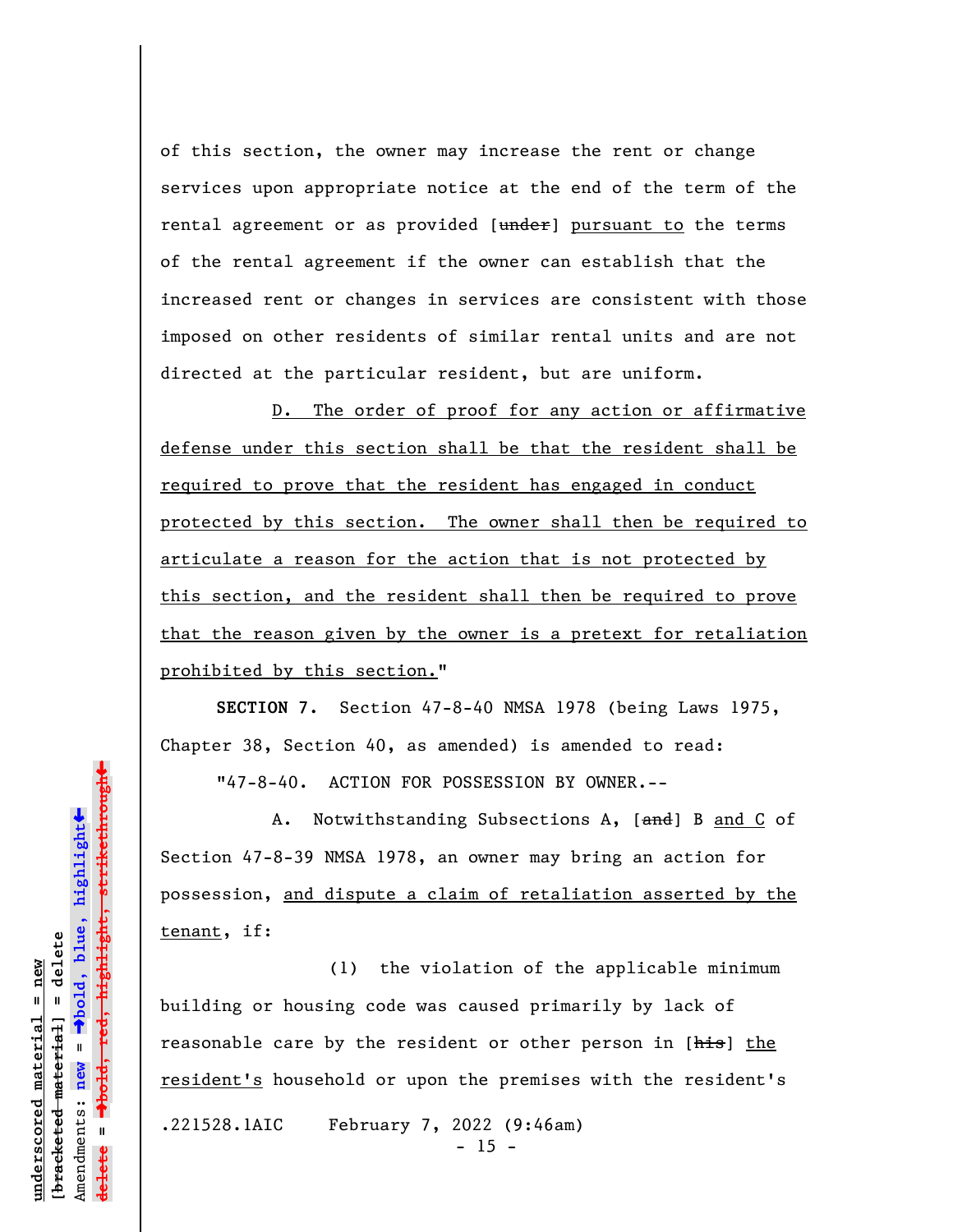consent;

(2) the resident is in default in rent;

(3) there is a material noncompliance with the rental agreement that would otherwise give rise to the owner's right to terminate the rental agreement;

(4) a resident knowingly commits or consents to any other person in the dwelling unit or on the premises knowingly committing a substantial violation; or

(5) compliance with the applicable building or housing code requires alteration, remodeling or demolition that would effectively deprive the resident of use of the dwelling unit.

B. The maintenance of an action under Subsection A of this section does not release the owner from liability under Section 47-8-20 NMSA 1978.

C. Any right of an owner to bring an action under this section shall be subject to the federal Fair Housing Act and other applicable fair housing and human rights laws."

**SECTION 8.** Section 47-8-43 NMSA 1978 (being Laws 1975, Chapter 38, Section 43, as amended) is amended to read:

"47-8-43. ISSUANCE OF SUMMONS AND TRIAL SETTING.--

A. The summons shall be issued and directed, with a copy of the petition attached to the summons, and shall state the cause of the complaint, the answer day for other causes of action and notice that if the defendant fails to appear, judgment shall be entered against [him] the defendant. The .221528.1AIC February 7, 2022 (9:46am)  $- 16 -$ 

º**bold, red, highlight, strikethrough**  $\ddot{\bullet}$ º**bold, blue, highlight** bracketed material] = delete **[bracketed material] = delete** inderscored material = new **underscored material = new** Amendments: **new** =  $\bar{\mathbf{u}}$ Amendments: new **delete =**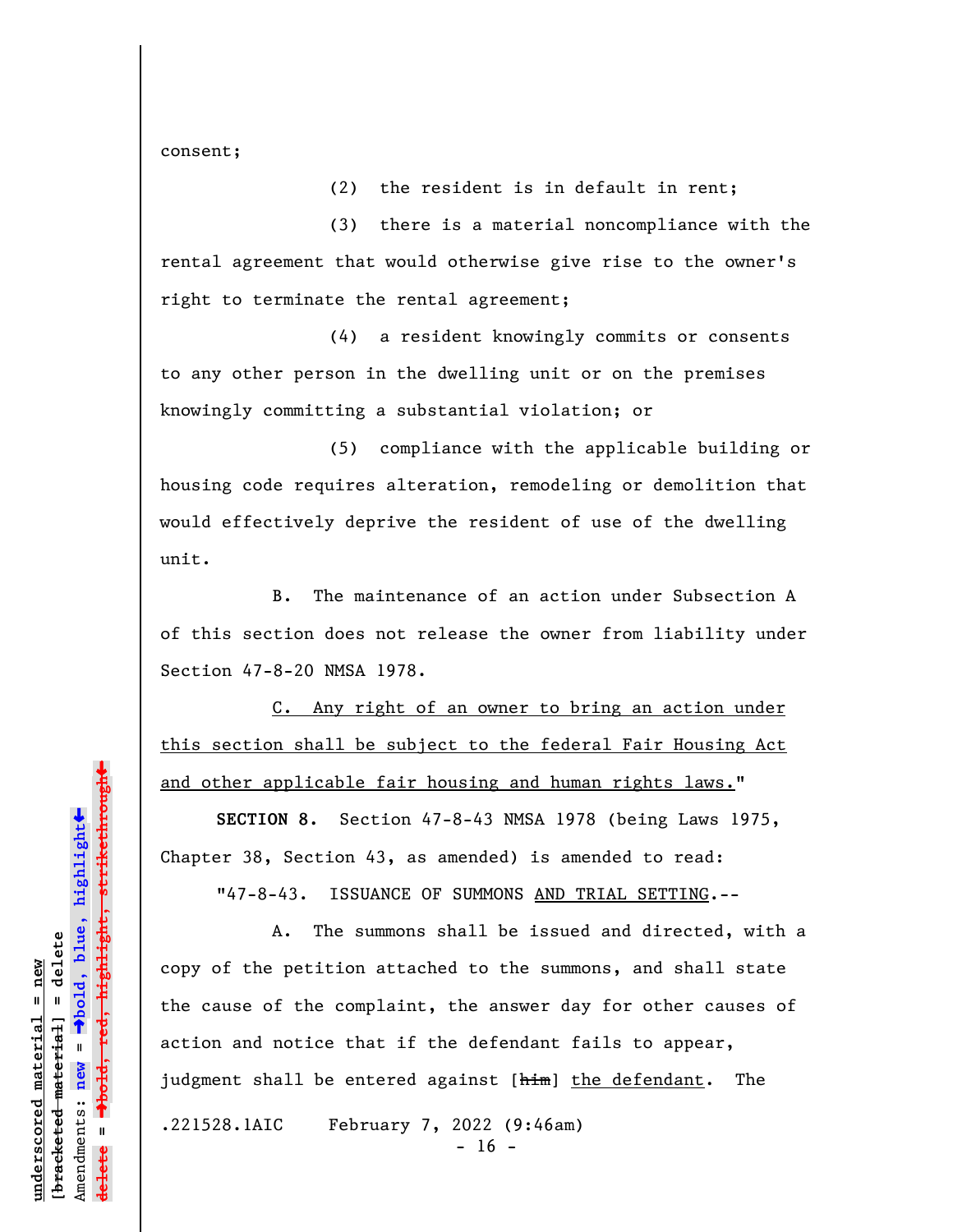summons may be served pursuant to the New Mexico rules of civil procedure and returned as in other cases. Trial of the action for possession shall be set as follows:

(1) for any matter brought by the owner for possession, not less than [seven or] fourteen days nor more than [ten] twenty-one days after the service of summons; or

(2) for  $\left[\frac{any}{2}\right]$  a matter brought by the resident for possession, not less than three or more than five days after the service of summons.

B. Upon finding of good cause, the court may continue the date of hearing on the action for possession [for up to seven days from the date of the initial hearing].

C. To the extent practicable, the court shall maintain a resource list of nonprofit legal service providers and state and local entities that provide rental assistance to qualifying applicants. A copy of the resource list shall be provided to the plaintiff at the time of filing of the petition and shall be served by the plaintiff along with the summons and copy of the complaint upon the defendant."

**SECTION 9.** Section 47-8-46 NMSA 1978 (being Laws 1975, Chapter 38, Section 46, as amended) is amended to read: "47-8-46. WRIT OF RESTITUTION.--

A. Upon petition for restitution filed by the owner if judgment is rendered against the defendant for restitution of the premises, the court shall declare the forfeiture of the rental agreement and shall, at the request of the plaintiff or .221528.1AIC February 7, 2022 (9:46am) - 17 -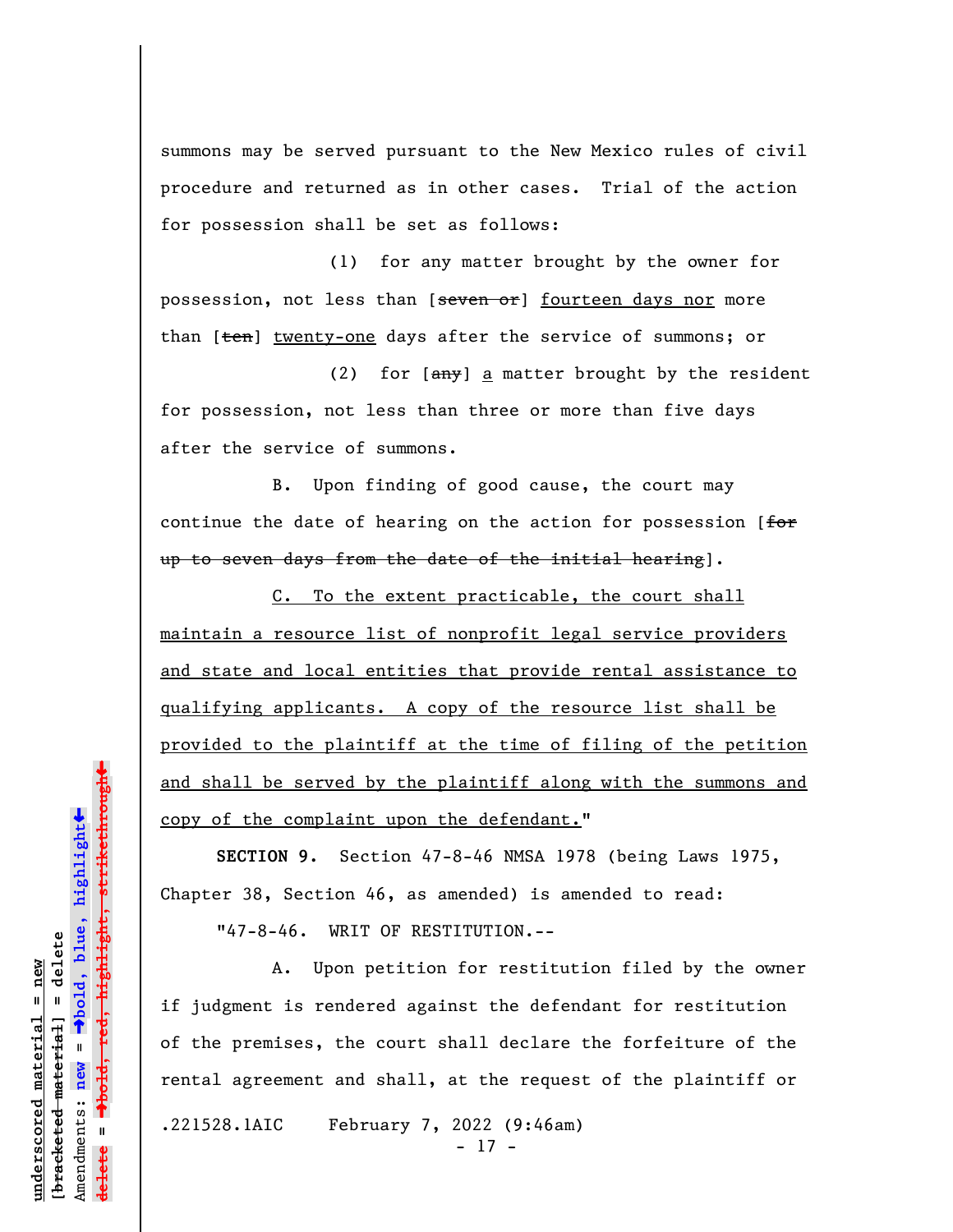[ $\frac{h}{h}$ ] the plaintiff's attorney, issue a [ $w$ rit] judgment of restitution ordering the resident to vacate the premises by a specified date; provided that the resident shall be allowed not less than fifteen days nor more than twenty days to vacate the premises after entry of judgment and, upon good cause shown, may be allowed additional time to vacate the premises, and for good cause shown in a restitution case based upon grounds involving dangerous or disruptive conduct by the resident, the time allowed the resident to vacate may be shortened to not less than seven days. If the resident does not vacate the premises within the time ordered by the judgment, the court shall issue a writ of restitution directing the sheriff to restore possession of the premises to the plaintiff  $[ $\Theta$  m - a]$ specified date not less than three nor more than seven days after entry of judgment].

B. Upon a petition for restitution filed by the resident, if judgment is rendered against the defendant for restitution of the premises, the court shall, at the request of the plaintiff or [his] the plaintiff's attorney, issue a writ of restitution directing the sheriff to restore possession of the premises to the plaintiff within twenty-four hours after entry of judgment.

C. In cases filed based on nonpayment of rent, if at any time prior to entry of judgment or prior to expiration of the period set by the court to vacate after entry of judgment, or for any longer period as ordered by the court, a .221528.1AIC February 7, 2022 (9:46am) - 18 -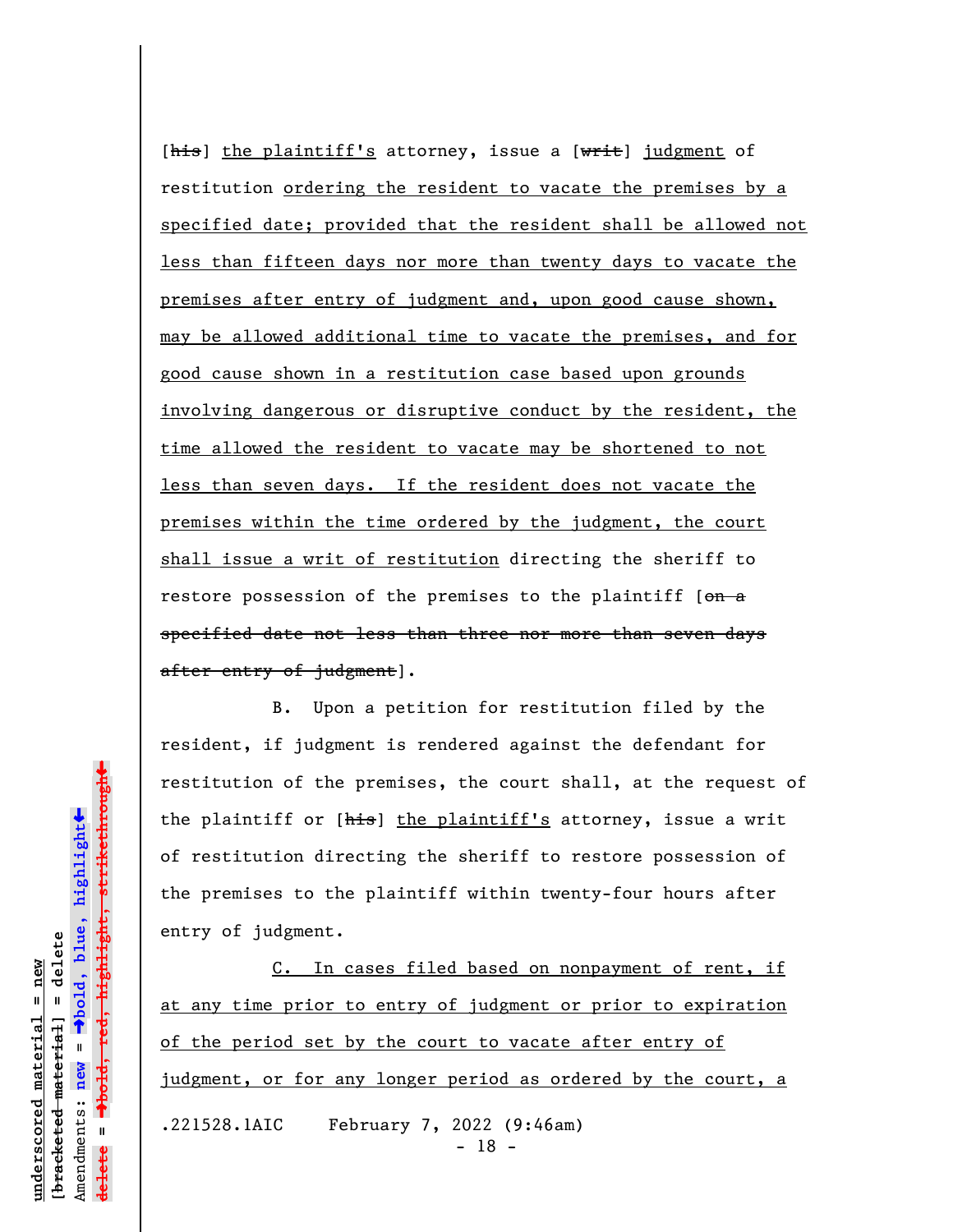resident tenders payment of all rent, costs, fees and interest accrued as of that date or as ordered by the court, the petition for writ of restitution shall be dismissed, any judgment shall be vacated and the tenancy shall continue under the rental agreement in place prior to the action by the owner. Tender of amounts due may be made to the owner or to the court to be held in escrow for distribution to the owner upon dismissal of the petition."

**SECTION 10.** Section 47-8-47 NMSA 1978 (being Laws 1975, Chapter 38, Section 47, as amended) is amended to read:

"47-8-47. APPEAL STAYS EXECUTION.--

A. If either party feels aggrieved by the judgment, that party may appeal as in other civil actions. An appeal by the defendant shall, automatically and without further order of the court, stay the issuance and execution of any writ of restitution. [provided that] After a notice of appeal is filed, no writ of restitution shall be executed except on order of the court entered after the filing date of the appeal.

B. In cases in which the resident is the appellant, [the execution of the writ of restitution shall not be stayed unless) the resident shall, within five days of the filing of the notice of appeal,  $[pays]$  pay to the owner or into an escrow account with a professional escrow agent an amount equal to the rental amount that shall come due from the day following the judgment through the end of that rental period. The resident shall continue to pay the monthly rent established by the .221528.1AIC February 7, 2022 (9:46am)

- 19 -

**underscored material = new [bracketed material] = delete**

bracketed material] = delete inderscored material = new

Amendments: **new** =

Amendments: new

 $\bar{\mathbf{u}}$ 

**delete =**

º**bold, blue, highlight**

º**bold, red, highlight, strikethrough**

 $\ddot{\bullet}$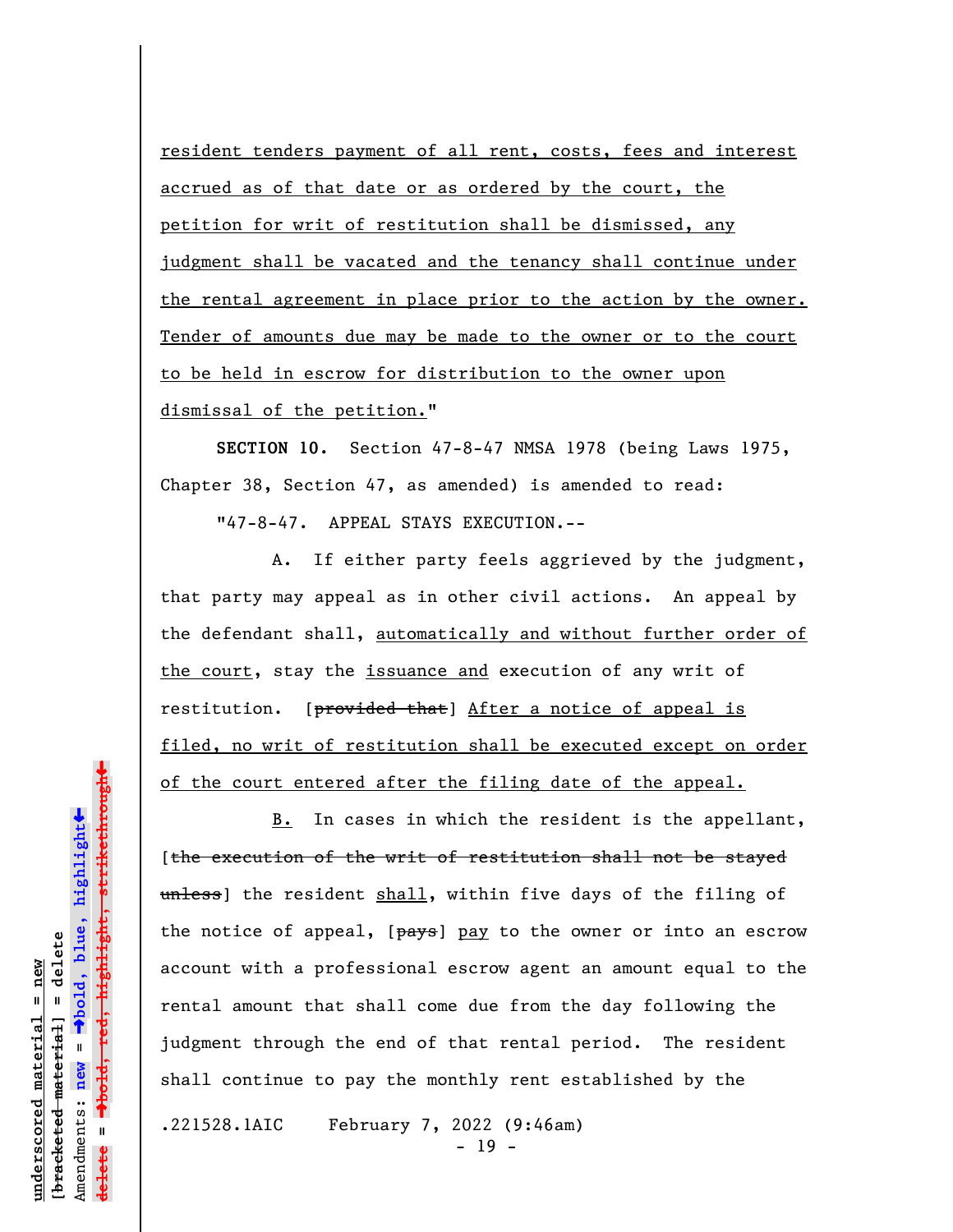rental agreement at the time the complaint was filed, on a monthly basis on the date rent would otherwise become due. Payments pursuant to this subsection by a subsidized resident shall not exceed the actual amount of monthly rent paid by that resident. When the resident pays the owner directly, the owner shall immediately provide a written or electronic receipt to the resident upon demand. When the resident pays into an escrow account the resident shall cause such amounts to be paid over to the owner immediately upon receipt unless otherwise ordered by the court. Upon the failure of the resident or the escrow agent to make [a] the first partial payment within five days of the filing of a notice of appeal or a monthly rent payment on the first day rent would otherwise be due, the owner may serve [a three-day] an eleven-day written notice on the resident pursuant to Subsection D of Section 47-8-33 NMSA 1978. If the resident or the resident's escrow agent fails to pay the rent within the [three] eleven days, a hearing on the issue shall be scheduled within ten days from the date the court is notified of the failure to pay rent. In the case of an appeal de novo, the hearing shall be in the court in which the appeal will be heard. If, at the hearing, the court finds that rent has not been paid, the court shall immediately lift the stay and issue the writ of restitution unless the resident demonstrates a legal justification for failing to comply with the rent payment requirement.

C. If an owner refuses or is unavailable to accept .221528.1AIC February 7, 2022 (9:46am)  $- 20 -$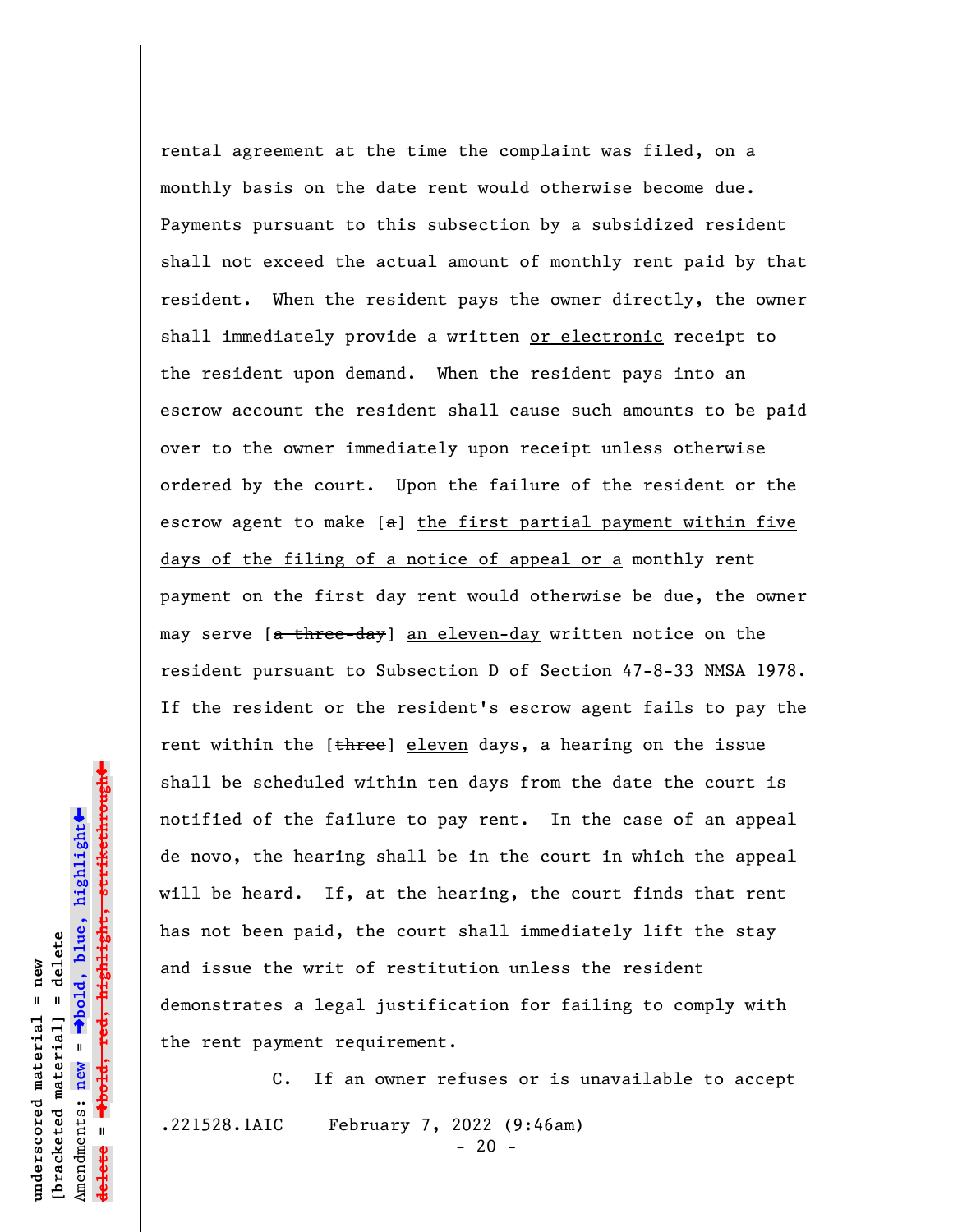a rent payment made pursuant to Subsection B of this section, the court shall permit the resident to pay the necessary amount to be held by the court.

 $[\frac{B-}{b}]$  D. In order to stay the execution of a money judgment, the trial court, within its discretion, may require an appellant to deposit with the clerk of the trial court the amount of judgment and costs or to give a supersedeas bond in the amount of judgment and costs with or without surety. Any bond or deposit shall not be refundable during the pendency of any appeal."

**SECTION 11.** A new section of the Uniform Owner-Resident Relations Act is enacted to read:

"[NEW MATERIAL] RENEWAL OF RENTAL AGREEMENT DURING A DECLARED EMERGENCY.--

A. In the event of a declaration of an emergency or disaster issued by the governor or a declaration of an emergency or disaster by joint resolution of the legislature that includes quarantine, isolation or social distancing measures and a moratorium is issued prohibiting or staying the issuance of a writ of restitution based on nonpayment of rent, an owner shall not refuse to renew or seek to terminate any rental agreement that expires during, or for thirty days after, the termination of the declaration of emergency or disaster if the residence is located in the geographical region covered by the declaration of emergency or disaster, if the owner's motivation for seeking to terminate or not renew a tenancy is

.221528.1AIC February 7, 2022 (9:46am)

- 21 -

 $\ddag$ º**bold, red, highlight, strikethrough**  $\ddot{\bullet}$ º**bold, blue, highlight** bracketed material] = delete **[bracketed material] = delete** inderscored material = new **underscored material = new** Amendments: **new** =  $\bar{\mathbf{u}}$ Amendments: new **delete =**